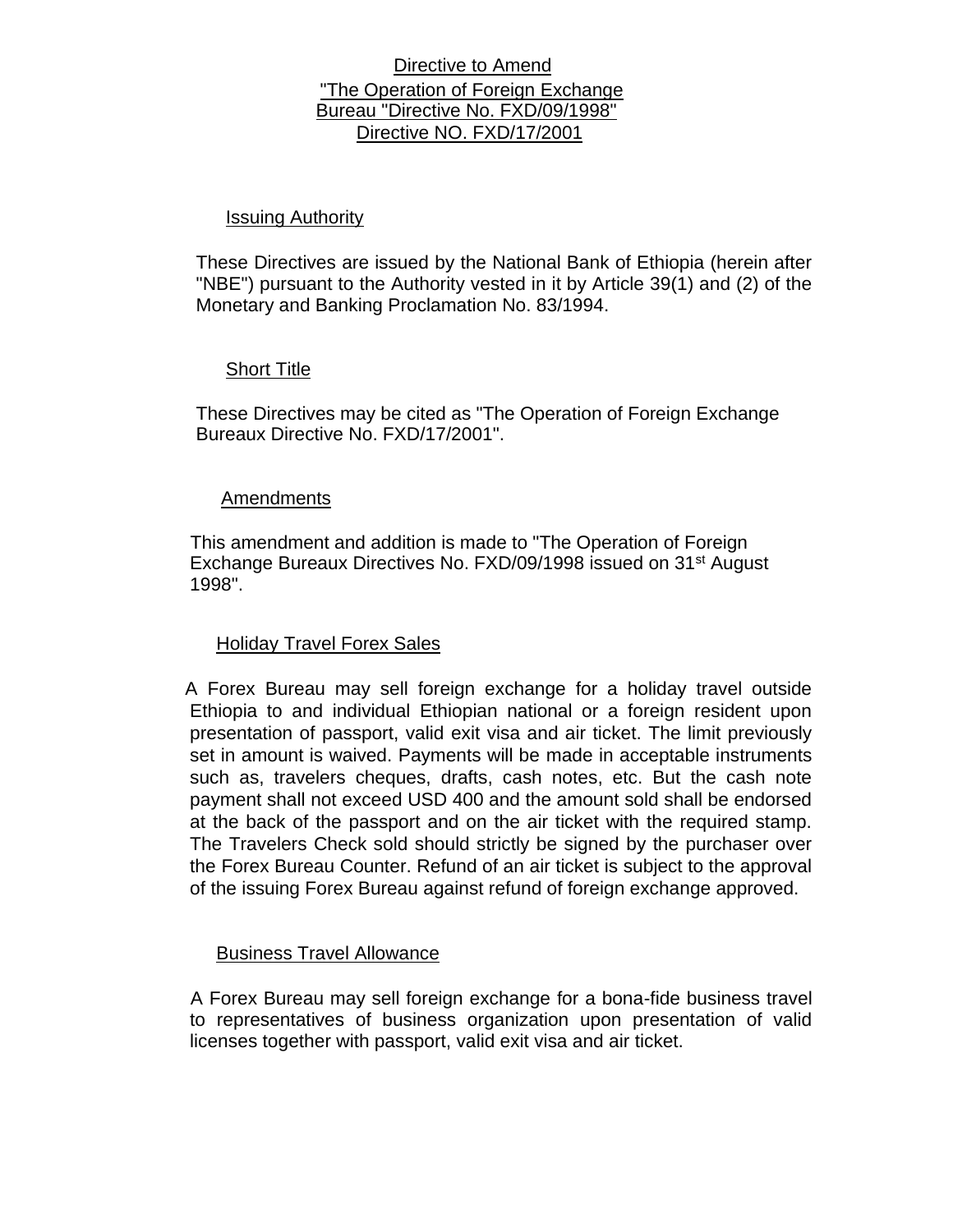A Froex Bureau may also sell foreign exchange for a bona-fide business travel to business associations, welfare institutions, religious associations, organizers of trade exhibitions, tourism, cultural show and sports.

In all cases, applicants shall present their passports with valid exit visa, air tickets and submit copies of licenses or letters of support from the pertinent bodies that have relevance to their functions. The amount to be approved in cash form shall not exceed USD400 or its equivalent while the rest can be sold in Travelers Cheques, Drafts, etc. The T/cks sold are strictly subject for signing by the purchaser upfront the counter. The Forex Bureau shall endorse the cash amount sold to the applicant at the back of the passport and on the air ticket with the required stamp. Refund of an air ticket is subject to the approval of the issuing Forex Bureau.

# Medical Expenses

A Forex Bureau may sell foreign exchange for a bone-fide medication abroad upon presentation of Medical Board Certificate, passport, valid exit visa and air ticket. A Forex Bureau may approve upto USD 400 in cash notes and the balance in T/cheques, Drafts, etc. The purchaser must sign travelers checks sold over the coutner. However, the Forex Bureau shall approve exceptionally and sell to an applicant, who is disabled and/or blind all in cash notes, as the case may be. The cash amount sold shall be endorsed at the back of the passport and on the air ticket with the required stamp. Refund of an air ticket is subject to the approval of the issuing Forex Bureau. The applicant will sign a letter of undertaking to produce a bona-fide medical bills after the completion of his/her medical treatment.

Additional foreign exchange may be approved to a patient being treated abroad provided his application is supported by a bona-fide medical bills or hospital accounts showing how the foreign exchange initially sold was expended. The application should be reviewed based on the medical certificate issued and signed by the attending foreign specialist or medial center, giving estimate of the medication fee that is needed in the immediate future.

# Educational Expenses

A Forex Bureau may sell foreign exchange for a bona-fide tuition fee, subsistence allowance and other associated educational expenses to a student, including a foreign resident student subject to the presentation of the following documents.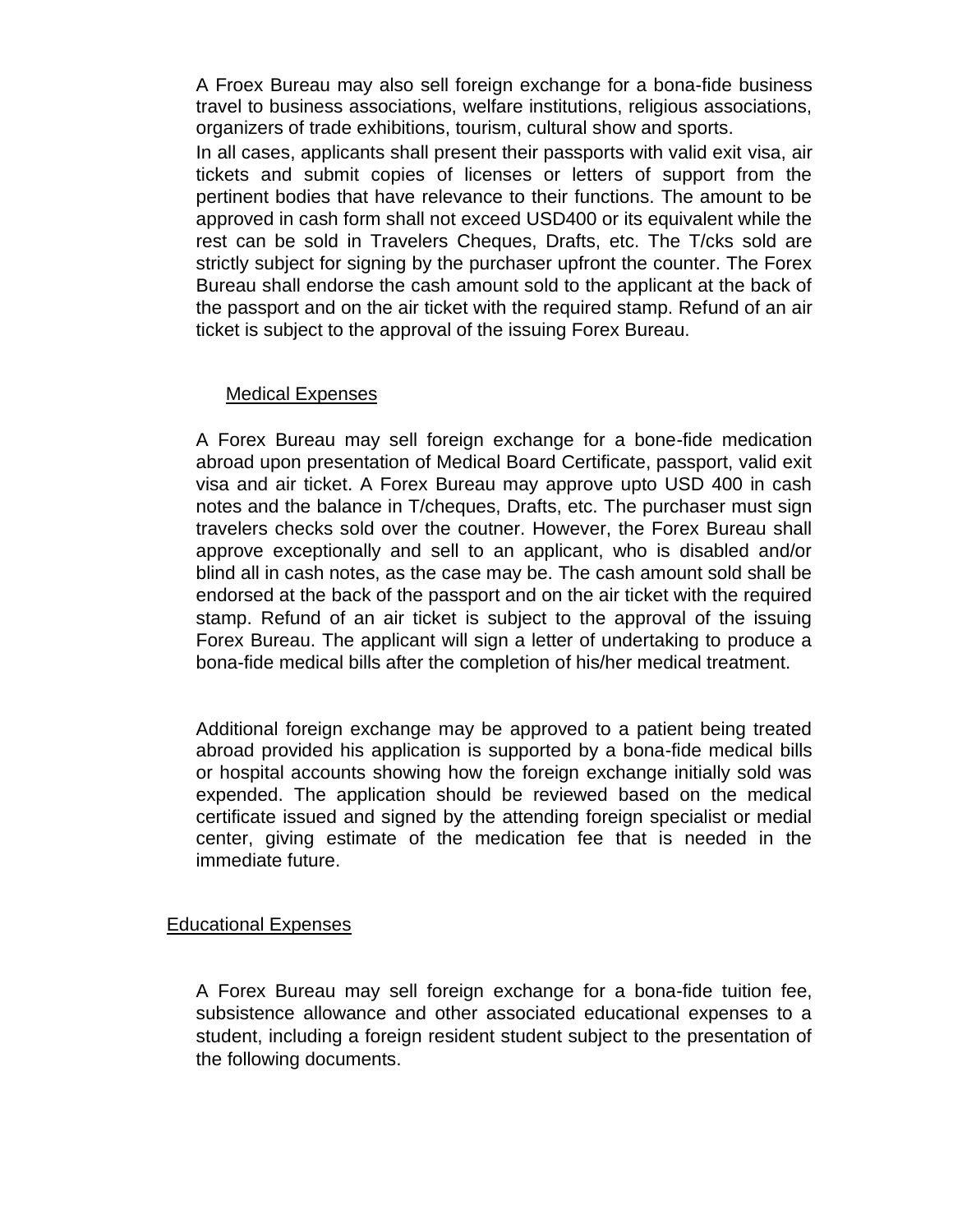Admission letter from learning institutions abroad evidencing that the student has been enrolled for the period claimed;

In the case of a continuing student, evidence that the student is till enrolled and attending the institution and;

The relevant statement and letters from the educational institutions signed by the principal or the appropriate officer of the educational institution concerned, that shows details of the various costs needed for a given academic period.

Sales of forex to a student may be given upto USD 400 or equivalent in cash or T/cheques. T/cks sold at a Forex Bureau should be signed by the purchases over the counter. However, tuition bee, subsistence allowance and other associated educational expenses will be paid by bank transfer or Draft through a local bank directly to the educational institution abroad to which the student is enrolled or admitted to pursue his/her education.

#### Distance Education Expenses

A Forex Bureau may sell foreign exchange for a bona-fide distance education. The payment shall be effected in the name of the concerned foreign institutions through a licensed commercial banks operating in Ethiopia by direct transfer subject to the presentation of the following documents.

Admission letter from learning institution evidencing that the student has been enrolled for the period claimed.

In the case of a continuing student, evidence that the student is still enrolled and pursuing his studies through correspondence.

The relevant statement and letter from the educational institutions signed by the principal or top executive of the education institution concerned showing details of various costs involved, for a given academic period.

### Seminar, Workshop, Symposium, Conference and Training Fees

A Forex Bureau may sell foreign exchange for a bona-fide seminar, workshop, symposium, conference, and training fees. Placement of same shall be made to institutions abroad through commercial banks.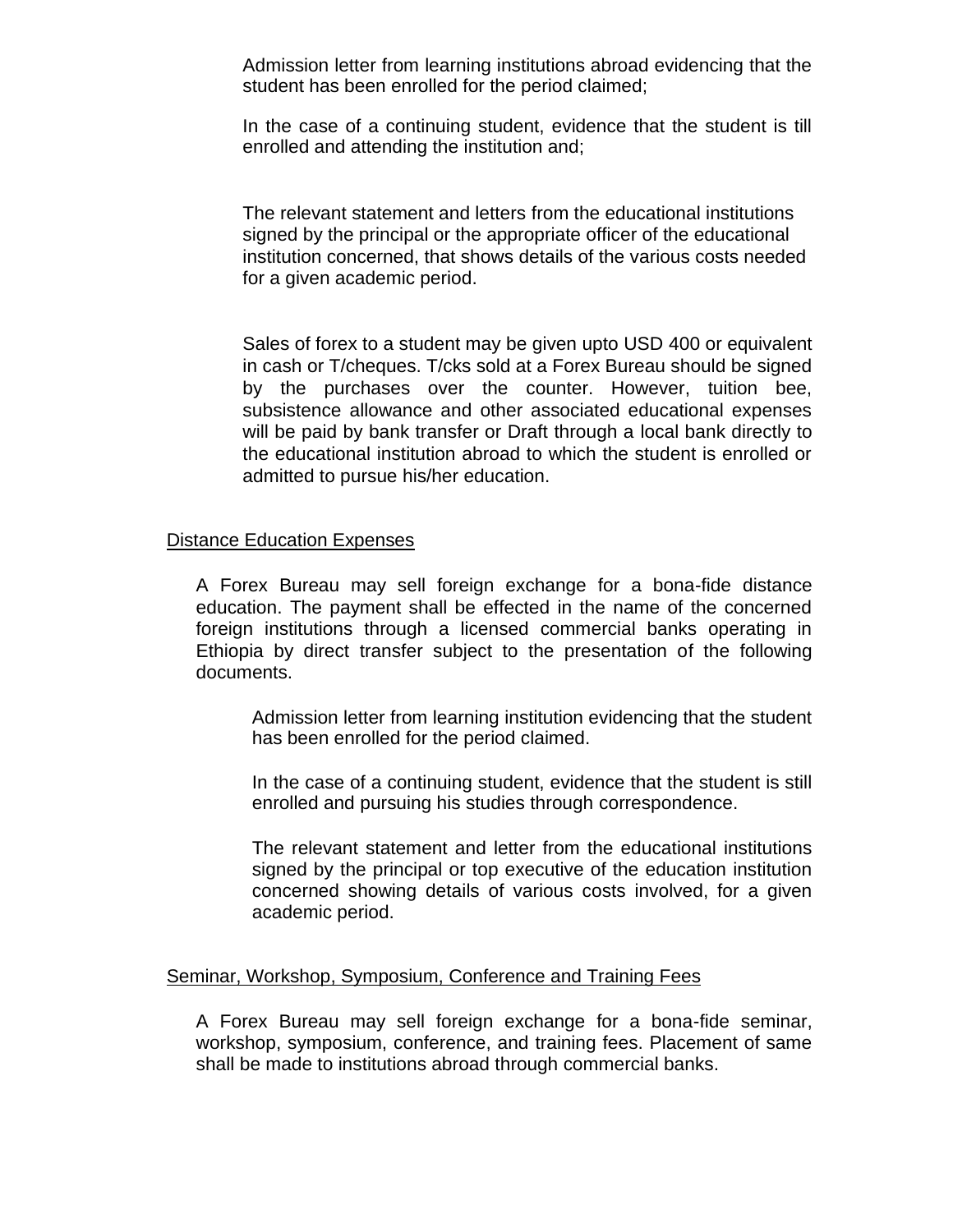## Other Expenses

A Forex Bureau may sell foreign exchange for purchase of publications, periodicals, journals, books, membership fee, advertisement, examination fee,

registration fee, admission fee, etc. However, payment of same shall be made to institutions abroad through commercial banks.

### Reconversion of Foreign Currency

A Forex Bureau may reconvert to non-resident foreigners and tourists:

Upto USD 150.- without evidence,

In excess of USD 150.- with the presentation of authenticated bank advice indicating that equivalent amount of foreign exchange is lawfully converted into local currency.

The Forex Bureau shall approve the above amounts upon presentation of passport, valid exit visa and air ticket.

## Submission of Returns and Inspections

Every Forex Bureau shall submit to the NBE reports in prescribed forms giving details of their purchases and sell of foreign exchange transactions and dealing rates on the following working day not later that 10:00 a.m.

Debit tickets for sales of foreign currencies of cash notes and t/cks,

Credit tickets for purchases of foreign currencies of cash notes and t/cks,

Bank advices for foreign exchange transfers and bank drafts issued,

Two copies of applications forms for holiday, business, medical

Allowances as well as transfers for education fee, correspondence fee,

Seminar, symposium, workshop, conference and training,

Inspectors of the NBE are authorized to demand from commercial banks documents or any other required information,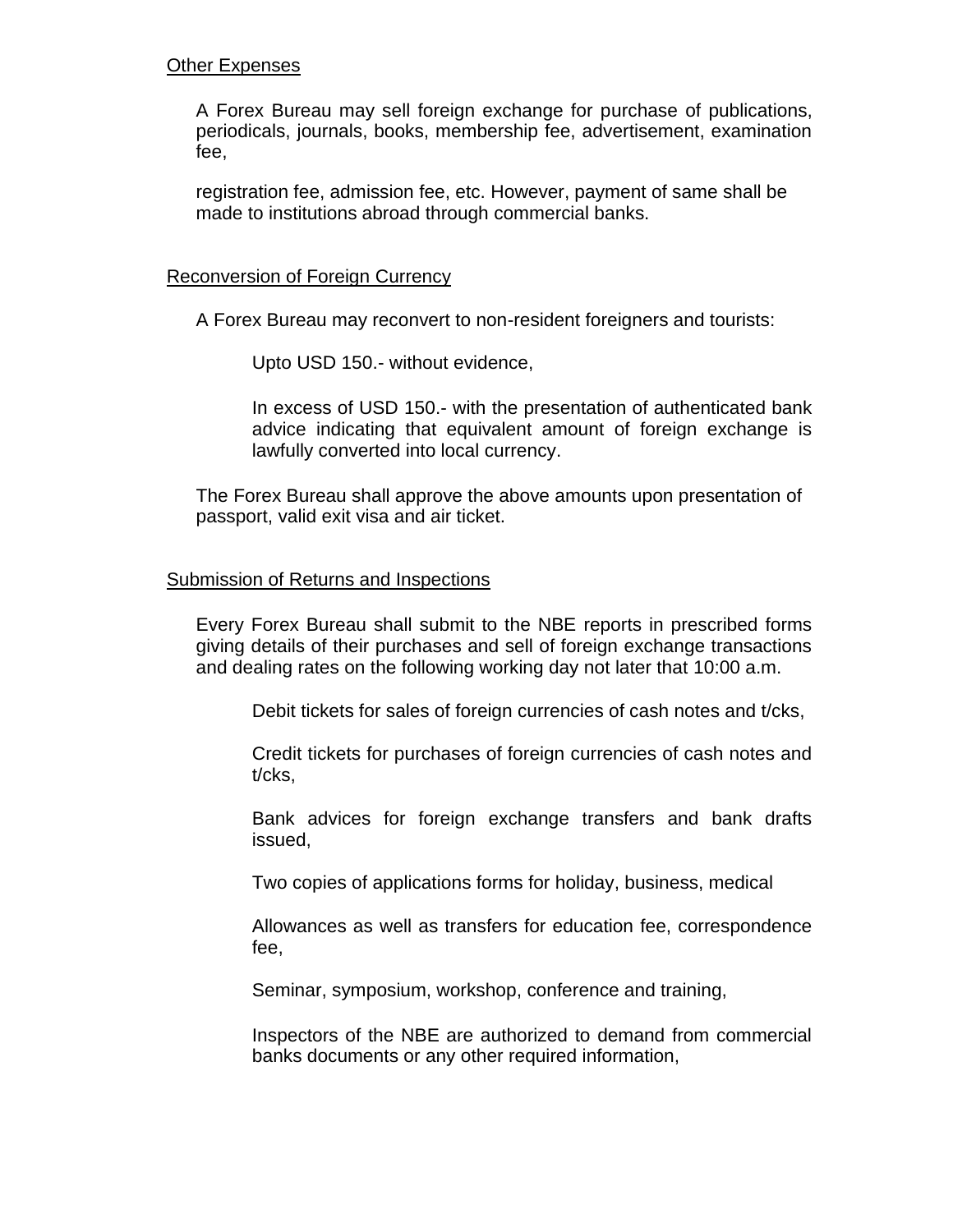The NBE may undertake an inspection of Forex Bureaus of commercial banks at any time to verify compliance with these Directives and to sanction any bank and/or its customer that infringes these Directives.

# **Penalties**

The NBE may serve the Forex Bureau of a commercial bank with a written warning if irregularities of the following natures are observed.